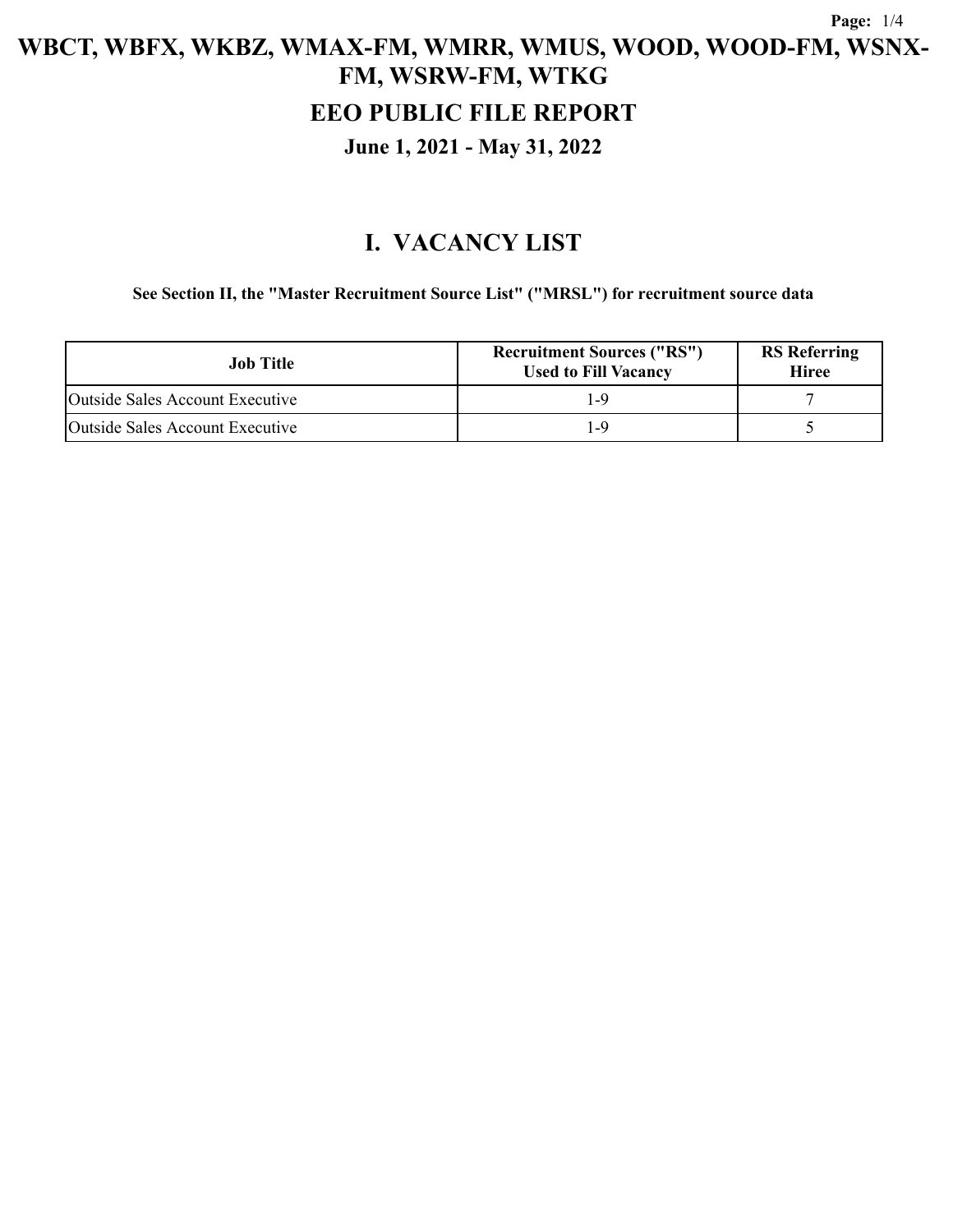## **EEO PUBLIC FILE REPORT**

**June 1, 2021 - May 31, 2022**

# **II. MASTER RECRUITMENT SOURCE LIST ("MRSL")**

| <b>RS</b><br><b>Number</b> | <b>RS</b> Information                                                                                                                                                                                         | <b>Source Entitled</b><br>to Vacancy<br><b>Notification?</b><br>(Yes/No) | <b>No. of Interviewees</b><br><b>Referred by RS</b><br>Over<br><b>Reporting Period</b> |
|----------------------------|---------------------------------------------------------------------------------------------------------------------------------------------------------------------------------------------------------------|--------------------------------------------------------------------------|----------------------------------------------------------------------------------------|
| $\mathbf{1}$               | Baker College of Muskegon<br>1903 Marquette<br>Muskegon, Michigan 49442<br>Phone: 231-777-5200<br>Email: careerresourcecenter@baker.edu<br>Michael Legalley                                                   | N                                                                        | $\mathbf{0}$                                                                           |
| $\overline{2}$             | <b>Direct Employers</b><br>9002 N. Purdue Rd Ste 1000<br>Indianapolis, Indiana 46268<br>Phone: 1-866-268-6206<br>Url: http://www.directemployers.org<br>Direct Employers<br><b>Manual Posting</b>             | N                                                                        | $\boldsymbol{0}$                                                                       |
| 3                          | iHeartMedia.dejobs.org<br>20880 Stone Oak Pkwy<br>San Antonio, Texas 78258<br>Phone: 210-253-5126<br>Url: http://www.iheartmedia.dejobs.org<br><b>Talent Acquisition Coordinator</b><br><b>Manual Posting</b> | N                                                                        | $\boldsymbol{0}$                                                                       |
| 4                          | iHeartMediaCareers.com<br>20880 Stone Oak Pkwy<br>San Antonio, Texas 78258<br>Phone: 210-253-5126<br>Url: http://www.iheartmediacareers.com<br><b>Talent Acquisition Coordinator</b><br><b>Manual Posting</b> | N                                                                        | $\boldsymbol{0}$                                                                       |
| 5                          | LinkedIn - Not directly contacted by SEU                                                                                                                                                                      | $\mathbf N$                                                              | 1                                                                                      |
| 6                          | Michigan Works Employment Service<br>3391 Plainfield Northeast<br>Grand Rapids, Michigan 49505<br>Phone: 616-336-4460<br>Email: ktarkington@westmiworks.org<br>Kyle Tarkington                                | N                                                                        | $\boldsymbol{0}$                                                                       |
| $\tau$                     | Unknown (source not adequately identified upon inquiry<br>by SEU)                                                                                                                                             | $\mathbf N$                                                              | $\overline{2}$                                                                         |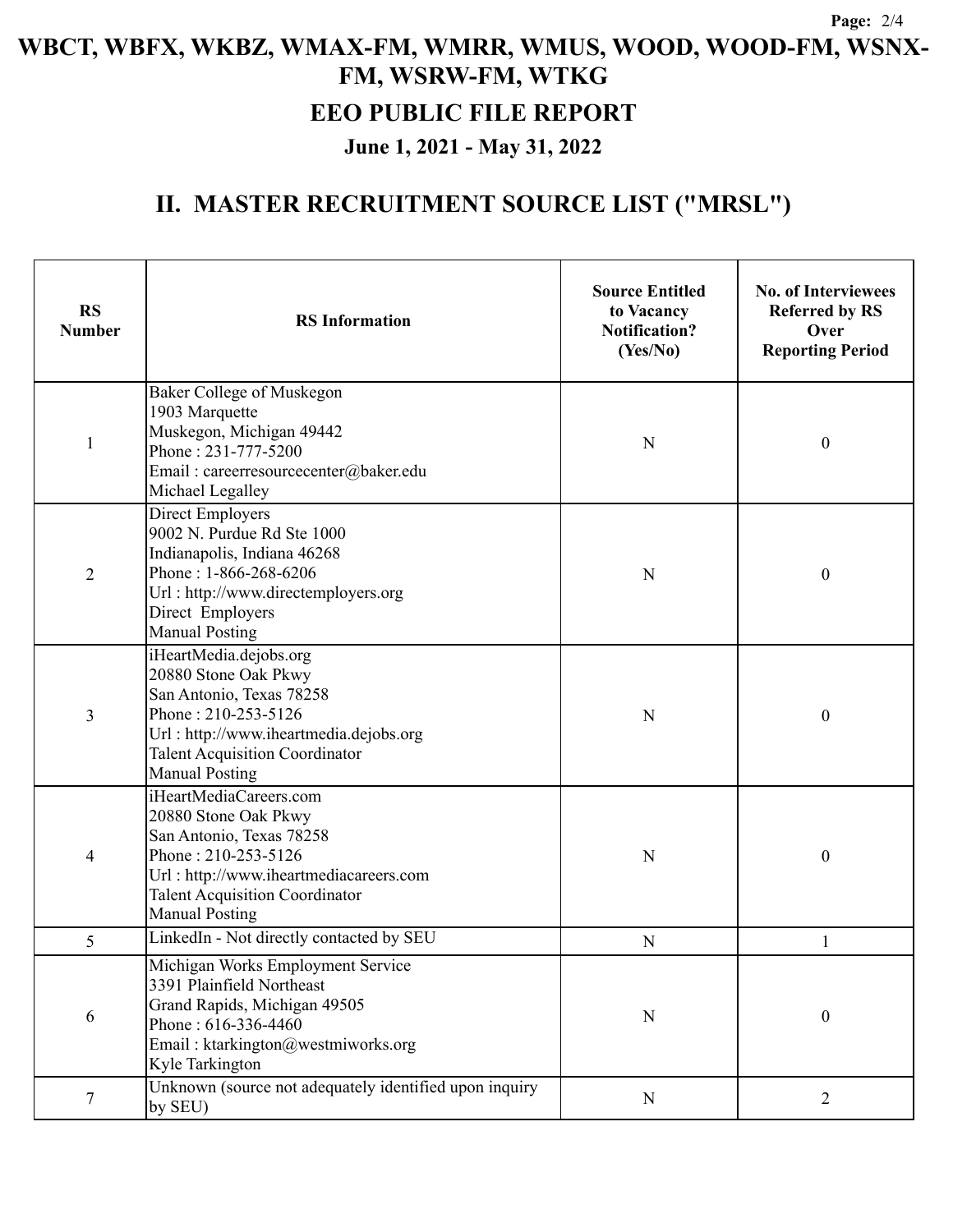### **EEO PUBLIC FILE REPORT**

**June 1, 2021 - May 31, 2022**

# **II. MASTER RECRUITMENT SOURCE LIST ("MRSL")**

| <b>RS</b><br><b>Number</b> | <b>RS</b> Information                                                                                                                                                                                          | <b>Source Entitled</b><br>to Vacancy<br><b>Notification?</b><br>(Yes/No) | <b>No. of Interviewees</b><br><b>Referred by RS</b><br>Over<br><b>Reporting Period</b> |
|----------------------------|----------------------------------------------------------------------------------------------------------------------------------------------------------------------------------------------------------------|--------------------------------------------------------------------------|----------------------------------------------------------------------------------------|
| 8                          | Western Michigan University<br>1903 W. Michigan Ave<br>Kalamazoo, Michigan 49008<br>Phone: 269-387-2745<br>Email: broncojobs@wmich.edu<br><b>Buffy Nespodzany</b>                                              | N                                                                        | $\theta$                                                                               |
| 9                          | www.mediagignow.com<br>300 South Riverside Plaza Suite 800<br>Chicago, Illinois 60606<br>Phone: $336-553-0620$<br>Url: http://www.mediagignow.com<br>Email: customerservice@mediagignow.com<br>MediaGigNow.com | N                                                                        | $\theta$                                                                               |
|                            | 3                                                                                                                                                                                                              |                                                                          |                                                                                        |